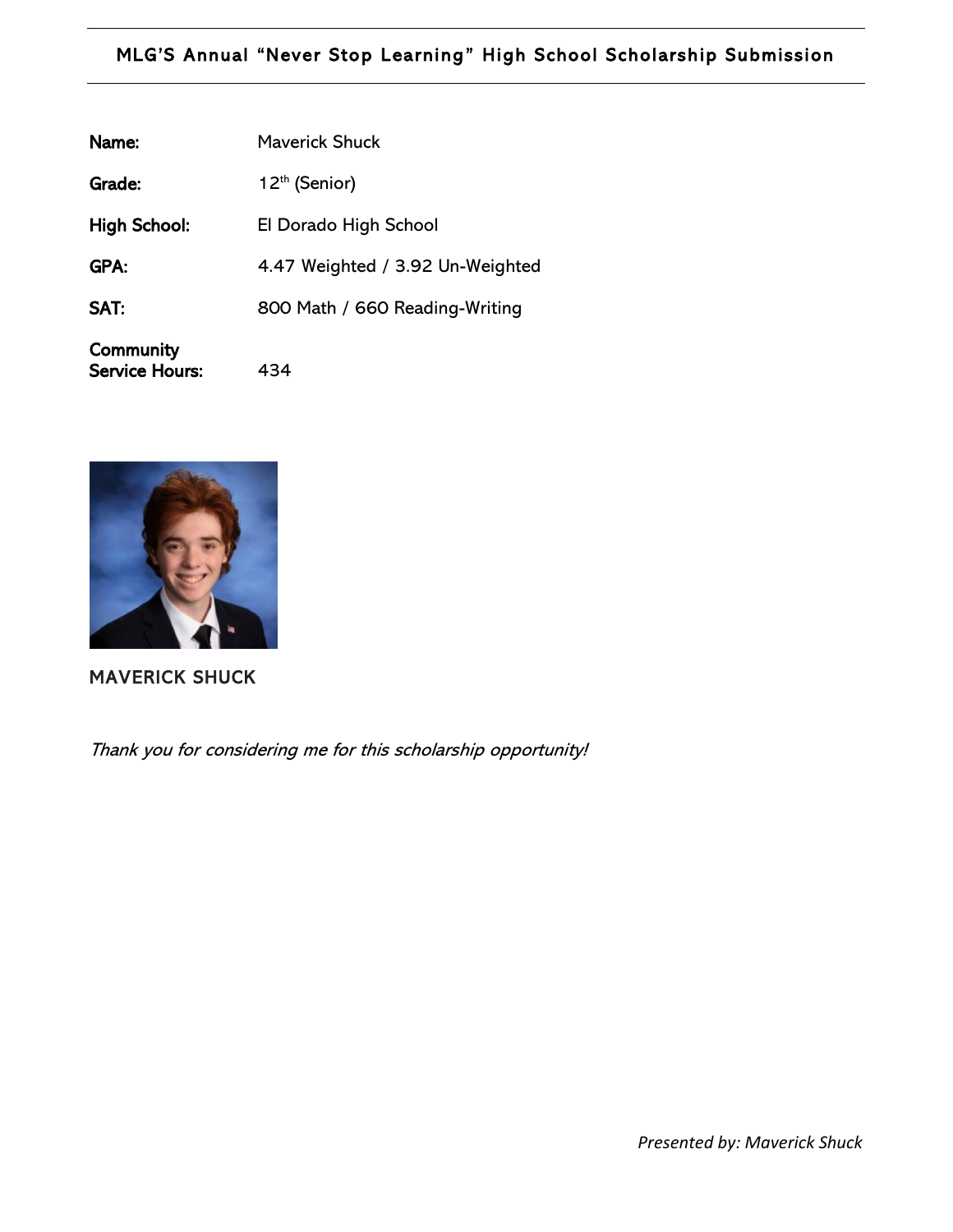## **If you could change one thing with the justice system, what would it be and how would you change it?**

One of the largest issues plaguing the efficiency of the justice system is the utilization and subtle implementation of loopholes that often favor big corporations over the "little man". This is most evident when big businesses are able to keep delaying the hearing of a pre-trial or even a trial for long periods of time. They do this because the amount of money spent delaying the case is much less than the amount of money that the business is being sued for.

Case in point, would be the 2020 lawsuit filed against the College Board regarding their violation of the Equal Protection Clause of the 14th Amendment. In this case, the injured party (students who couldn't take the AP Exams because they couldn't afford to have a computer) was seeking a \$500 million settlement. However, for over a year now the College Board has been able to delay the hearing of this case.

The 6th Amendment's provision to a speedy trial is violated by this delay. To make matters worse, when bringing a case regarding a violation of the 6th Amendment, the business will also *delay* that case as well! This behavior makes the 6th Amendment look just like ink on a page that can easily be violated with no repercussions.

I want to change that.

In order to end this loophole that businesses have, there are three steps involved.

The first of these three steps include eliminating the financial incentive to delay cases. In short, make the delay more costly than settling the case outright. I propose that a bill entitled "The Little Man's Rights" be passed which states, *"After an allotted period of time, 90 - 120 days, if the defendant furthers delaying the hearing of said case, they must pay a fine unless both parties wish to delay the case. The fine for any delay would include a Daily Percentage Rate (DPR) of 0.1% of the proposed settlement (payable now) for the first 30 days the case is delayed. After 30 days, this rate is increased to a DPR of 0.5% for the following 30 days. After 60 days, the rate will be increased up to a DPR of 1.0% for every succeeding day until the case is heard".* Bottom line, the purpose of this bill is to eliminate the incentive for businesses to delay the hearing of a case.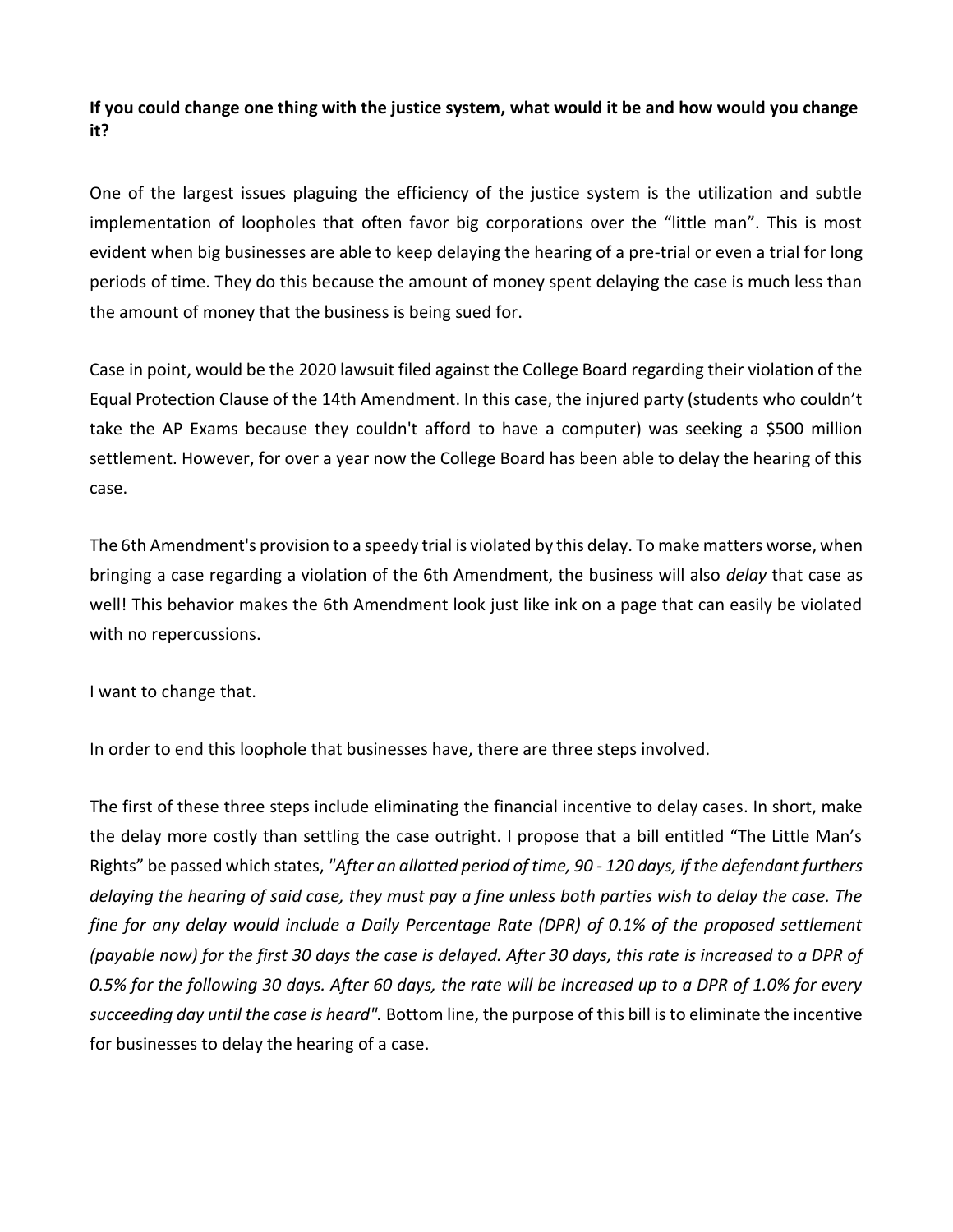The second step to ending this loophole would be gathering support for the bill. Now, I am no expert, but I don't think that multibillion-dollar companies and their unions would favor such a bill. As a result, in order to have a chance of getting this bill through the House and subsequently the Senate, it needs to be an Omnibus Bill. The purpose of it being an Omnibus Bill is so that interest groups would support it and gain the widest support possible, even from groups that might normally oppose each other.

The third step is actually a minor one in that a statement needs to be added to the bill that states, *"This bill is passed in the effort to ensure that the 6th Amendment's rights are carried out to the fullest extent of the law".* This would help end the loophole that businesses have and would in turn favor the little man.

Loopholes that big businesses have utilized for decades have afflicted our justice system and need to be eliminated to ensure that the rights of everyone are carried out the fullest and greatest extent of the law. We need legislation like this to neutralize deep pockets, end getting the justice you can afford and start getting the justice you deserve.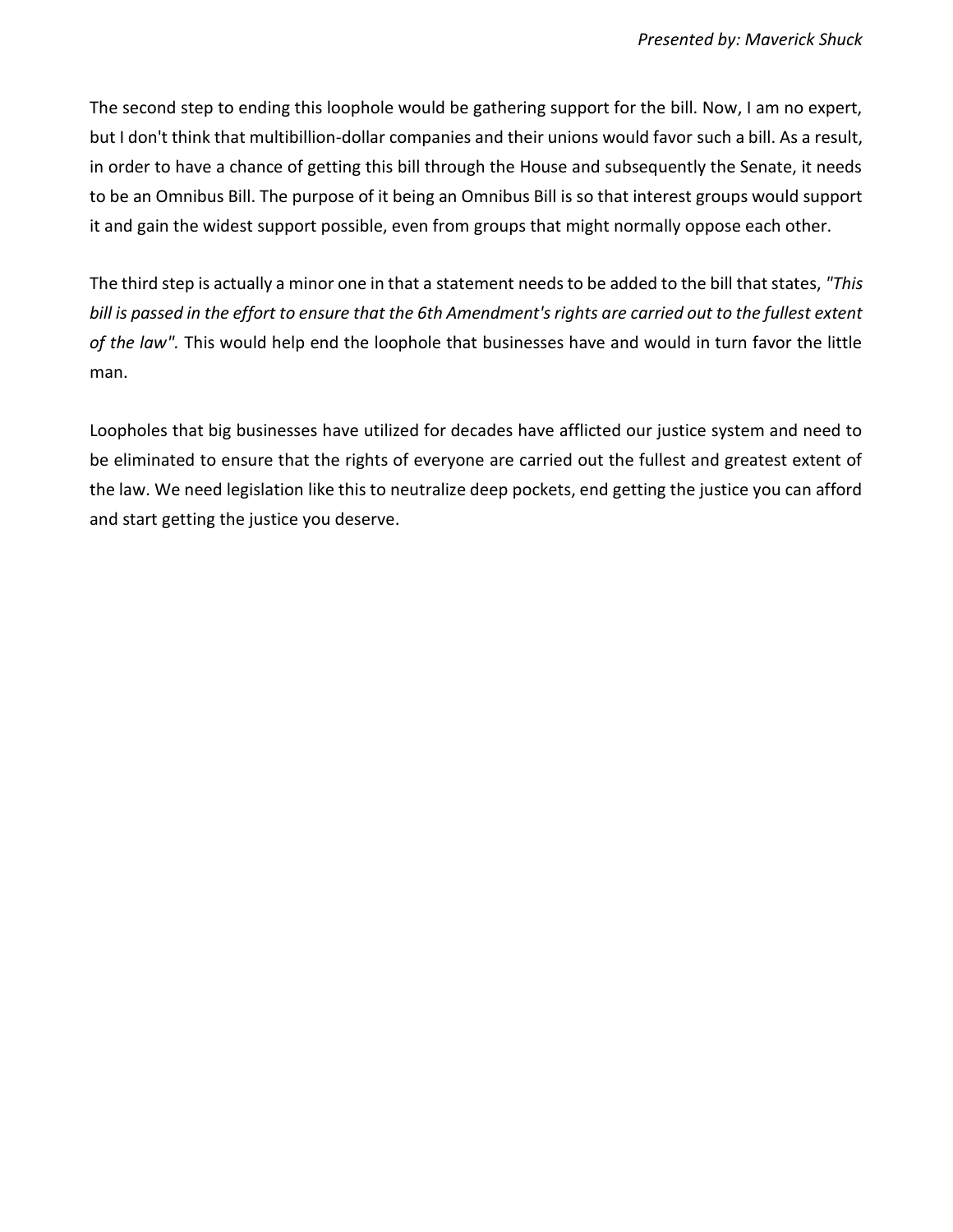Isabella Mahar Senior at San Juan Hills HS MLG Never Stop Learning Scholarship March 31, 2021

Prompt: If you could change one thing with the justice system, what would it be, and how would you change it?

The School-to-Prison-Pipeline(STPP) is a dark stain on the American education system, holding children back and trapping them in a cycle of ineducation and poverty continuing to imprison instead of restore and rehabilitate. If given all the resources in the world, I would work to end the STPP.

The STPP at its most basic is a system that pushes students, most often those at the largest disadvantage, into the prison system. Occuring in a myriad of ways, it all meets at a nexus of harsh disciplinary policies. These policies then are enforced in ways that lean into personal bias that effect Black and brown, immigrant and disabled students at much higher rates then their peers.

The causes behind the STPP stem to zero-tolerance approaches in the school environment. There have been 100,ooo explusions and 3,300,000 suspensions across the U.S. each year, this number having doubled since 1974. Incidentally, the numbers of suspensions and expulsions started to explode in the 1990's, just when zero-tolerance policies began to be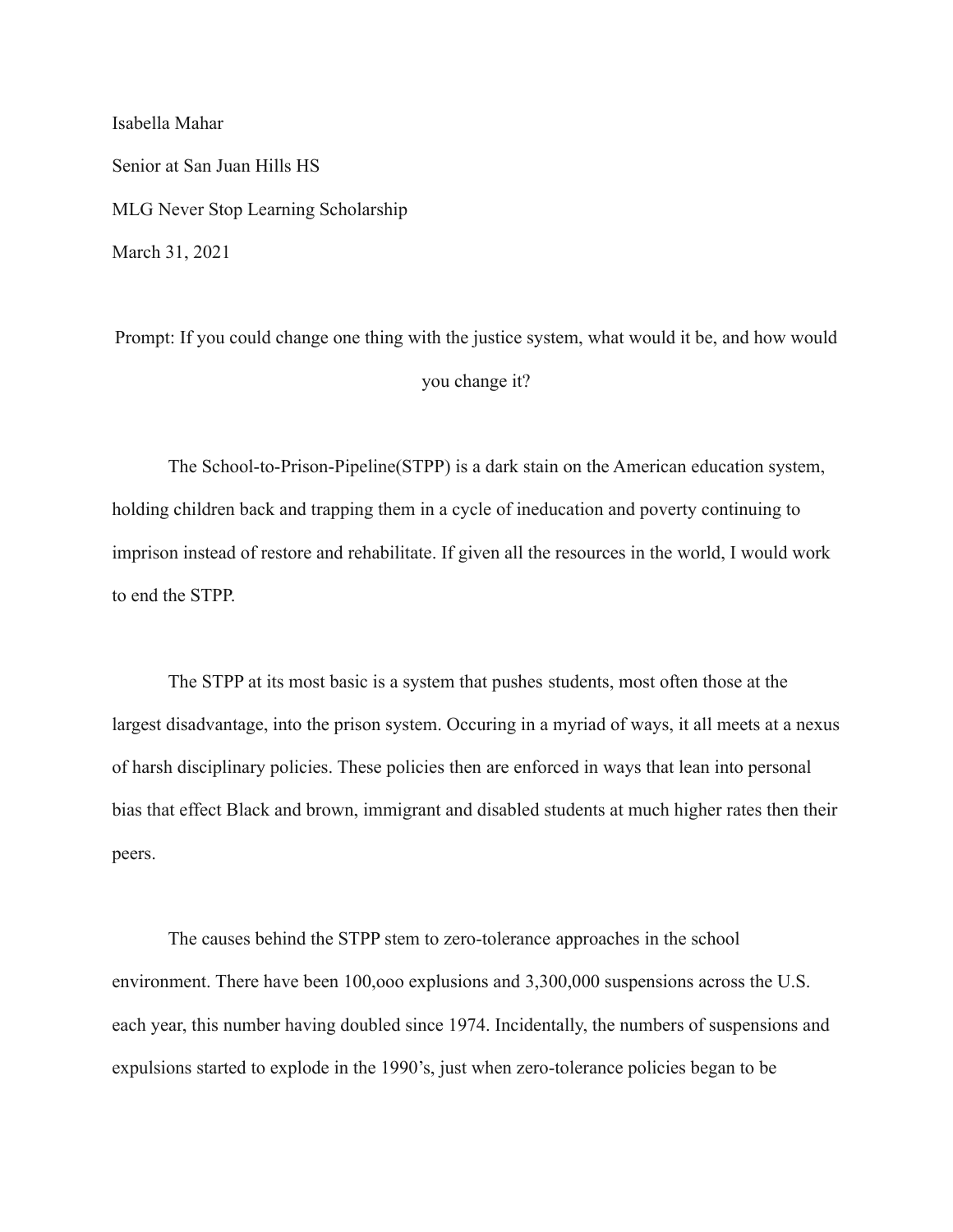adopted in schools. However, an important note is that this rise in these approaches did not equate to a higher number of misbehavior, it was students engaging in "risky behaviors." Zero-tolerance created major consequences for minor actions.

And they don't even work.

When students enter the system, they are more likely to continuously be involved in the justice system as an offender, more likely to drop out of school and less likely to continue education at all. It's a carousel that keeps turning and impossible to get off.

These zero-tolerance targets students of color and from immigrant families. They do so because those enforcing the policies have their own prejudices and stereotypes. They think that students of color or of immigration status are "dangerous" and "suspicious." When 61% of those in the U.S. prison system are Black and Latino, yet they only take up 25% there is clearly an issue with how bias effects likelihood of being put in jail.

When students are being disciplined they may not get the advocacy needed to defend themselves. Immigrant students don't necessarily have the same support systems because being first generation a lot of times equates to parents who don't know the ins and outs of the American education system and how to advocate for their kids. That shouldn't be a reason a child ends up in prison.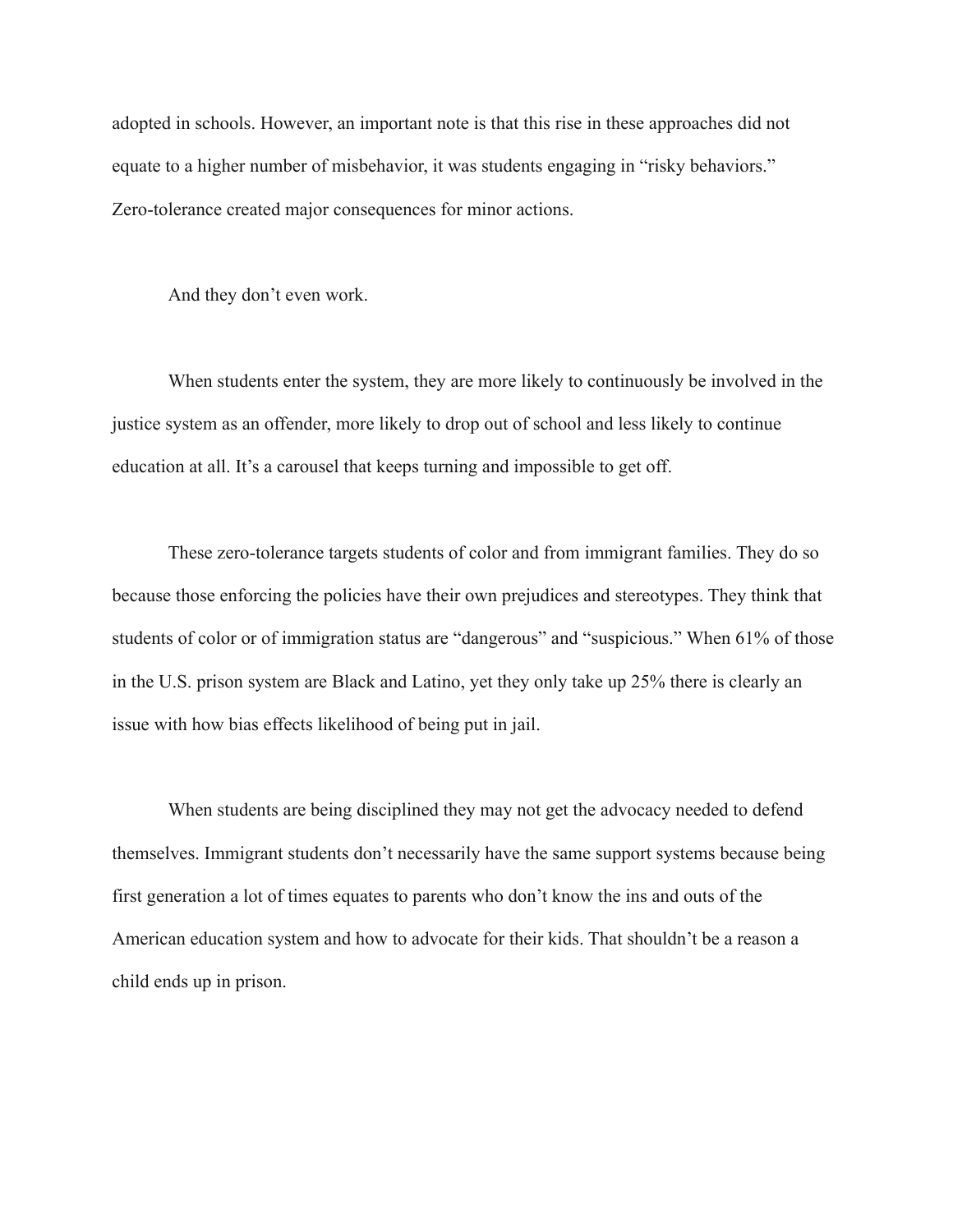The STPP leads to students being targeted based on stereotypes and not getting the advocacy they need when being disciplined with higher rates of suspensions and expulsions through zero-tolerance policies where people are disciplined for small offences with a large price.

However, the STPP is not something that is set and stone and can be changed through the use of restorative justice in education. The justice system isn't something that can be fixed alone but instead work with education intersectionaly so that way the STPP is stopped in its tracks.

First is to implement social emotional learning during elementary. This program teaches life skills like recognizing and managing emotions and how to maintain relationships helping students throughout life, preventing negative activities later on.

However, all the blame can't be placed on the students, expecting that if they act "correctly" they will avoid the STPP. In reality, you can be the nicest person in the world and your skin color still creates a bias in people to then "discipline" you.

So a lot of responsibility must be pushed on schools. Dismantle any archaic zero-tolerance policies. Training in restorative justice needs to be mandated for all school professionals, teaching those who teach to recognize and dismantle bias, prejudice and stereotypes. Then to take it further and advocate for their students.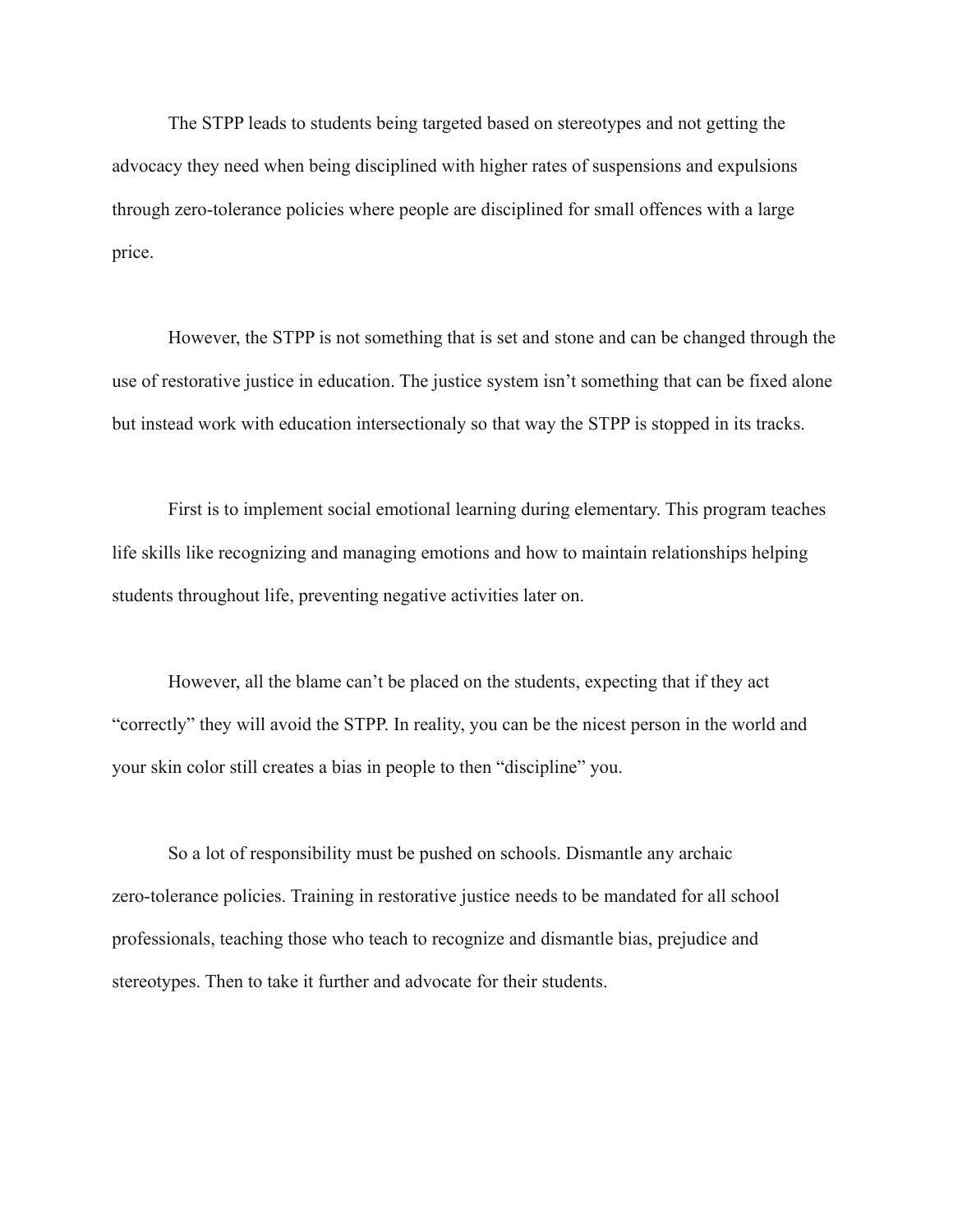Hire professionals in this field full time at schools to not only provide these trainings but then go further and advocate for students during disciplinary proceedings. If possible make sure they are bilingual so that way they can work with all families, to coordinate and have a dialogue between school and home.

Finally, for those in the system currently, there needs to be better resources and programs. Setting up ways to get GED's, associates and bachelor's degrees so that way they can avoid prison in the future by getting stable work. Creating volunteering for those in the HR profession to work with prisoners so they know how to start a career.

The school-to-prison-pipeline keeps good people stuck in a bad system. It is a multifaceted issue and so it needs a multifaceted approach to dismantle and replace it, in order to leave no one behind. By working hand in hand with the justice system, education can create a better world where students can stay students.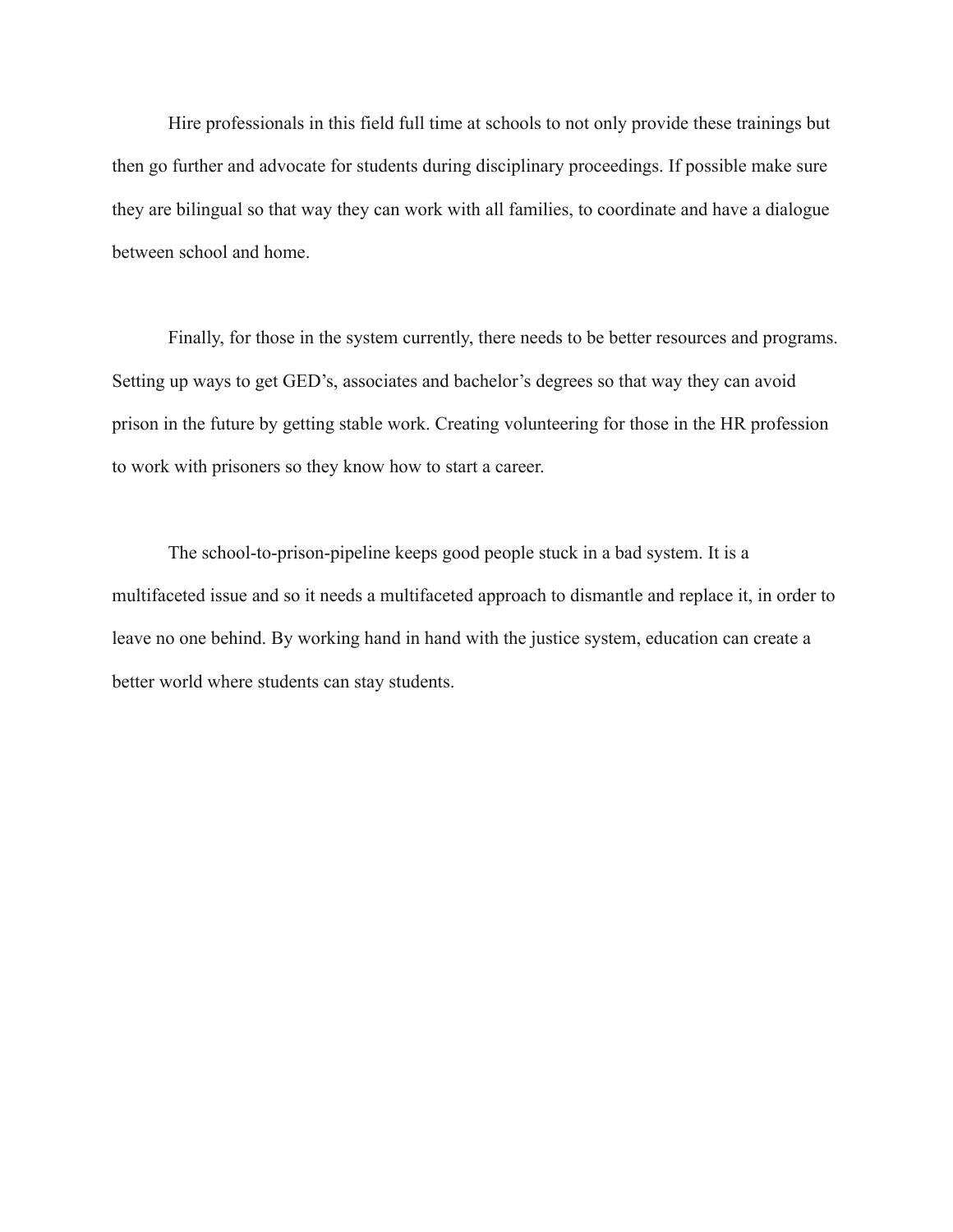Armando Almazan Foothill High School 2126 Pasadena St. Santa Ana, Ca. 92705 714-858-2625

## MLG Scholarship

White privilege as many call it is a real thing! White privilege influences education, money, and power. Minorities in this country are convicted of crimes, to the fullest extent of the law, including the death penalty as opposed to their white counterparts. Race can determine many things including your freedom. If you are a white individual the outcome of a crime would be much different than an individual who is African American. In the United States "African American adults are 5.9 times" more likely to be incarcerated than a white adult (The Sentencing Project). One thing that I would like to change about the justice system is that race should not play a factor in the punishment for a crime.

People V. Turner is a classic example of how race can alter the justice system. Brock Turner, a student at Stanford from an affluent family raped a fellow student, while she was unconscious. He was arrested but later released on more than \$100,000 bail. Turner's family was able to pay not only his hefty bail but also a successful attorney to represent him. As a result, he was only sentenced to six months in jail, of which he served only three months.

However, State of Tennessee v. Corey Batey, who was a football player at Vanderbilt University also raped an unconscious woman and received a 15-year sentence for the same crime. Corey Batety will be forced to serve the full 15 years without the possibility of parole. Batey was African American and did not come from a wealthy family or have expensive representation in court.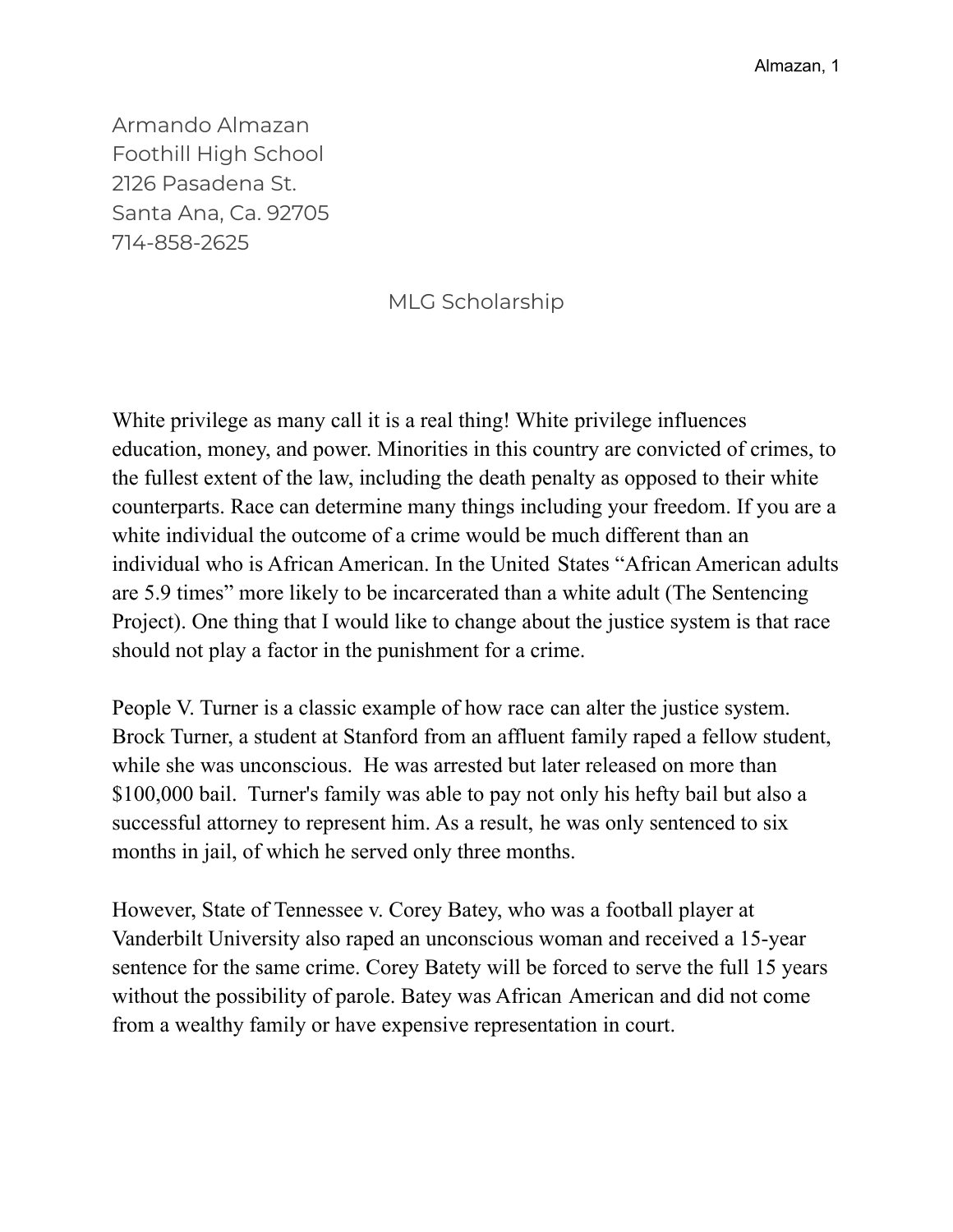These are just a few examples of how race plays a factor in the conviction and sentencing of a crime but this disparity happens quite often. Minorities should not suffer heftier punishments for the same crime, due to skin color. The justice system must not allow race to play a factor in the punishment for a crime. Every crime should have a set punishment and nothing should be left up to the judgment of an individual.

In order to alter the justice system a set standard of punishment for each crime would have to be recognized federally. If you commit a crime, a standard sentence would be imposed. The sentence would not be left to the Judge's decision and should be consistent across the board in all states. A specific crime would carry a specific sentence.

Something else to consider is extensive training for law enforcement in regards to removing racial biases in law enforcement. Holding law enforcement to high standards and ensuring that officers do not hold prejudices. This could be accomplished with multicultural training, ethnics training but also in the hiring process. There should be training that is completed before being on the street but also with yearly refreshers. No officer that holds racist views should be on the streets. This flaw in the justice system begins on the streets, because how could it be that " [people](https://behavioralpolicy.org/wp-content/uploads/2016/1-2/BSP_vol1no2_Sah_final.pdf) of color make up about 30% of the United States' population, but they account for 60% of those imprisoned. By some estimates, one in three black men is [imprisoned](http://www.bjs.gov/content/pub/pdf/p13.pdf) in his lifetime, compared to one in 106 white men." ( **Baughman, Robertson, and Sah , The [Conversation\)](https://theconversation.com/)**

Diversity within our judicial system can also bring about change in regards to race playing a factor in how the justice system applies punishment. We as a country should value a diversified judicial system. Not the current white male-dominated system. "White men comprise 58 percent of state court judges, even though they make up less than one-third of the population." (Jawando an Anderson 2016) Diversifying the judicial system would bring about equal representation for all ethnicities. Along with diversifying judges, juries should also be looked at and examined. A jury should be composed of peers, however not too often do you see African Americans on a jury trial for an African American. This should be a requirement, that the jury effectively represents the defendant.